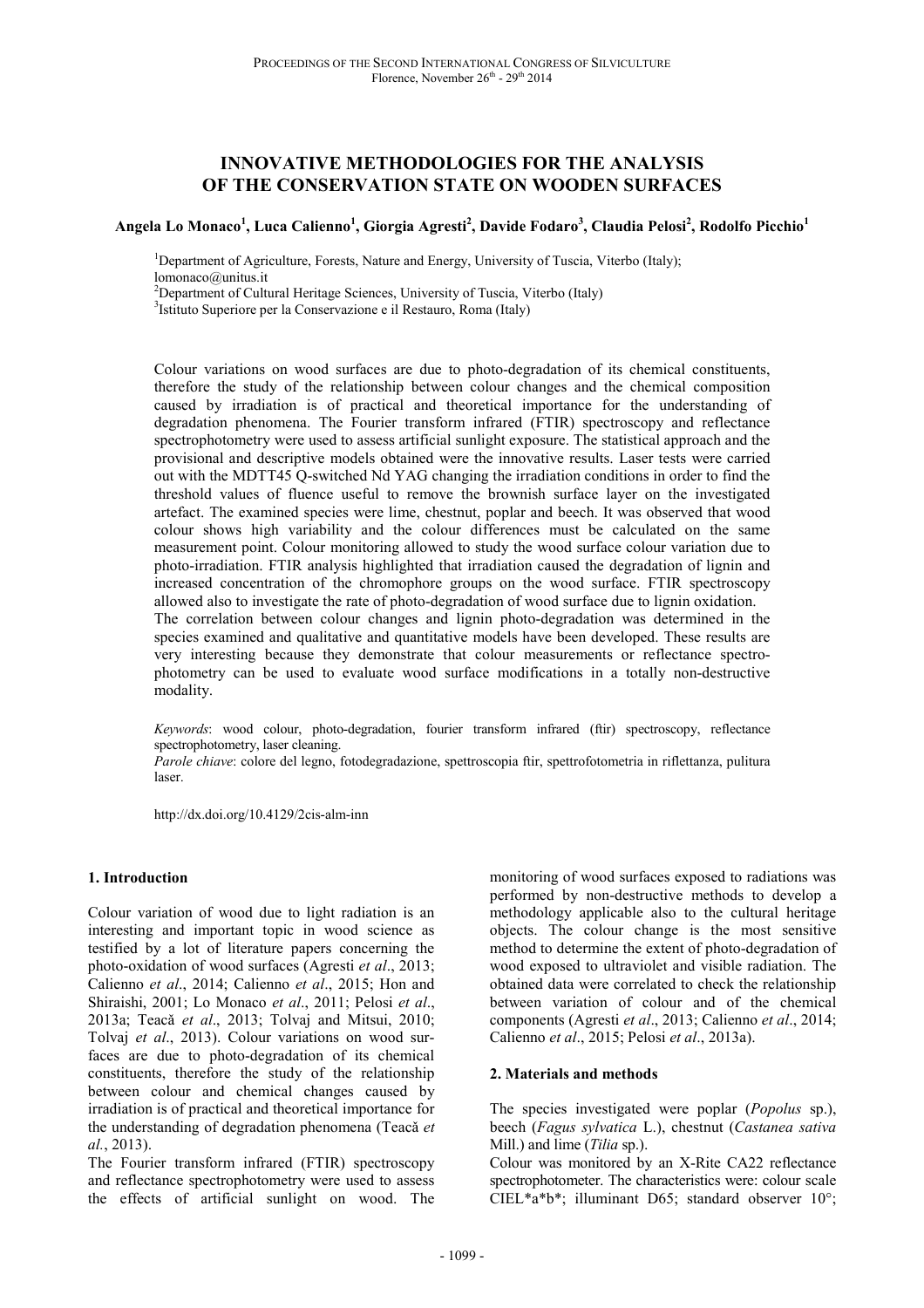geometry of measurement 45°/0°; spectral range 400- 700 nm; spectral resolution 10 nm; measurement diameter 4 mm. The differences in lightness (∆L\*), in chromatic coordinates (∆a\* e ∆b\*) and in total colour  $(\Delta E^*)$  were then calculated according to EN 15886 standard.

FTIR analysis was applied to study the chemical modifications of wood constituents caused by irradiation (Kataoka and Kiguchi, 2001; Moore and Owen, 2001; Pandey, 2005; Tolvaj *et al*., 2011; Agresti *et al*., 2013). FTIR spectra were obtained using a Nicolet Avatar 360 Fourier transform spectrometer, in diffuse reflection modality (DRIFT), with a resolution of 4 cm<sup>-1</sup>. The relative changes in intensities of spectral bands associated with lignin and carbohydrates as a result of deterioration were determined at different exposure times.

Data were analyzed with the Statistica 2010 advanced statistics software. As a first step, data distribution was plotted and visually checked for normality. Differences among the samples were checked with ANOVA and M-ANOVA analysis. Post-hoc tests were conducted with Tukey HSD test method. Linear and non-linear regression analysis was used to develop prediction models (Agresti *et al*., 2013; Calienno *et al*., 2014; Calienno *et al*, 2015; Pelosi *et al*., 2013a).

Laser tests were carried out with the MDTT45 Qswitched Nd:YAG system supplied by MEDICAM, changing the irradiation conditions in order to find the threshold values of fluence useful to remove the brownish surface layer without damaging the wood support of the investigated artifact.

The experimental parameters were: wavelength 1064 nm and 532 nm, energy from 4 to 28 mJ, fluence from  $0.01$  Jcm<sup>-2</sup> to  $0.90$  Jcm<sup>-2</sup>, pulse duration 10 ns, spot diameter from 2 to 8 mm, frequency 5 Hz (Pelosi *et al*., 2013b).

## **3. Results**

The wood of poplar, beech and chestnut undergoes chemical and colour changes due to light radiation in the solar box.

Colour monitoring on the examined species allowed to find that wood surface undergoes an important variation of colour due to photo-irradiation, occurring within the first 24 – 48 hours.

L\* parameter clearly decreases. This can be attributed to photo-degradation processes mostly related to the decomposition of lignin due to the chromophore groups absorbing energy, especially in the UV range of the sunlight spectrum. The photo-degradation of the extractives can also affect the decrease of L\* values.

The intensity of the FTIR bands associated with lignin decreases during photo-degradation.

This is accompanied by an increase in the intensity of the band associated to carbonyl absorption, as a function of irradiation time. This can be explained by the formation of C=O groups of degraded lignin. The intensities of the peak associated with carbohydrates is not significantly affected by irradiation.

## *3.1 Poplar*

The important variation of colour on poplar wood surface exposed to photo-irradiation is mainly due to  $L^*$ decrease and b\* increase (Tab 1, 2 and 3) (Agresti *et al*., 2013; Pelosi *et al*., 2013a). FTIR spectroscopy allowed to investigate the rate of photo-degradation of wood surface due to lignin oxidation (Tab. 4). The most innovative result is that a correlation of the colour changes may be derived with the photo-degradation of lignin obtained by FTIR analysis (Tab. 5).

## *3.2 Beech*

Colour monitoring on beech (Tab. 1, 2 and 3) (Calienno *et al*., 2014) highlighted a great variation of colour and Fourier Transform Infrared spectroscopy allowed to investigate the rate of photo-degradation of wood surface due to lignin oxidation (Tab. 4). The results of the regression analysis underlined that only the  $I_{1507}/I_{1375}$ peak ratio has a statically significant relation with the chromatic coordinates, in particular with L\* and a\* (Tab. 5).

# *3.3 Chestnut*

Colour monitoring on chestnut (Calienno *et al*., 2015) showed that the important colour variation of wood surface due to photo-irradiation is mainly originated by L\* decrease and b\* increase (Tab. 1 and 2). FTIR analysis indicated that irradiation caused the degradation of lignin and increased the concentration of the chromophore groups on the wood surface (Tab. 4). Changes in the chromatic coordinates can be related to the degradation of lignin and to the increase of the concentration of carbonyl groups (Tab. 5).

## *3.4 Laser cleaning on lime*

Laser cleaning tests were performed on a statue of lime wood (Fig. 1) (Pelosi *et al*., 2013b) under different conditions in order to find the threshold values of fluence that are useful to remove the brownish surface layer without damaging the wood support (A: 0.01  $J/cm^2$ ; B: 0.64  $J/cm^2$ ; C: 0.16  $J/cm^2$ ). The surface was analyzed before and after the cleaning, with the aid of a video microscope and a reflectance spectrophotometer. To evaluate the effectiveness in removing the brownish shellac layer, video microscope acquisitions and twelve points for colour measurements were chosen in the three tested area, before and after the laser irradiation. The laser tests allowed finding the suitable parameters making possible to remove almost completely the shellac layer without damaging the wood surface (B test). The effectiveness of the laser cleaning was explored by means of reflectance spectrophotometry, a simple method giving immediate and easy to understand data to evaluate the surface changes.

## **4. Conclusions**

Wood colour shows high variability, for this reason data have to be collected from different areas of each sample to quantify and account for this variability and the colour differences must be performed on the same measurement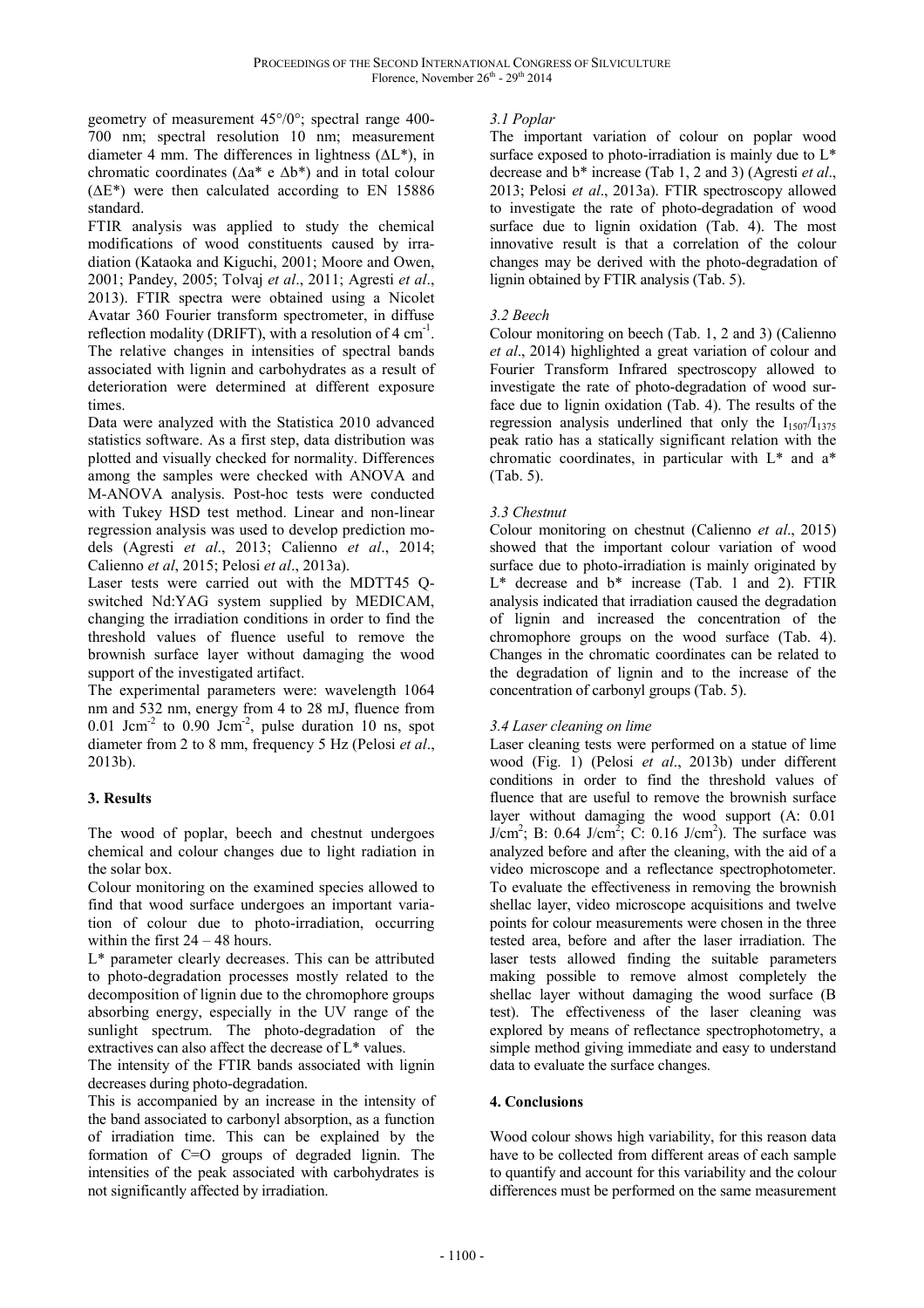point. FTIR analysis highlighted that irradiation caused the degradation of lignin and increased concentration of the chromophore groups on the wood surface.

Colour monitoring allowed to find that wood surface colour undergoes an important variation due to photoirradiation, occurring within the first 24-48 hours; FTIR spectroscopy allowed to investigate the rate of photo-degradation of wood surface due to lignin oxidation. The correlation between colour changes and lignin photo-degradation was determined in the species examined and qualitative and quantitative models have been developed. These results are very interesting because they demonstrate that colour measurements or

reflectance spectrophotometry can be used to evaluate wood surface modifications in a totally non-destructive modality.

The laser cleaning applied to wood material can be an effective method to remove the surface deposits without affecting negatively the original support. The diagnostic analysis was fundamental to verify the applicability of the laser to the surface. Considering the reduced number of laser cleaning examples applied to wooden material available in literature, the documentation of the adopted working process could be a useful reference for the divulgation and sharing of the obtained data.

Table 1. L\*, a\* e b\* chromatic coordinates at different times of exposure in Solar Box for Poplar, Beech and Chestnut.

Tabella 1. Coordinate cromatiche L\*, a\* e b\* a differenti tempi di esposizione nel Solar Box per Pioppo, Faggio e Castagno.

|            | Poplar |       | Beech |       |       | Chestnut |       |       |       |
|------------|--------|-------|-------|-------|-------|----------|-------|-------|-------|
| Time $(h)$ | $L^*$  | $a^*$ | $h^*$ | $L^*$ | $a^*$ | $h^*$    | $L^*$ | $a^*$ | $h^*$ |
| $\theta$   | 84.3   | 2.0   | 16.8  | 82.1  | 4.9   | 17.4     | 75.9  | 5.8   | 20.3  |
| 12         | 81.9   | 2.1   | 22.7  | 73.4  | 8.4   | 24.5     | 71.6  | 6.9   | 28.1  |
| 24         | 80.9   | 2.6   | 25.3  | 71.9  | 9.9   | 27.9     | 68.8  | 7.6   | 30.2  |
| 48         | 80.0   | 3.4   | 27.6  | 70.8  | 9.8   | 27.9     | 66.6  | 8.4   | 31.4  |
| 72         | 79.7   | 4.0   | 29.9  | 70.2  | 9.8   | 28.2     | 67.9  | 8.9   | 32.8  |
| 96         | 78.3   | 4.5   | 29.4  | 69.2  | 9.1   | 27.5     | 66.7  | 9.5   | 33.2  |
| 120        | 78.1   | 4.8   | 29.9  | 69.4  | 9.0   | 27.6     | 66.2  | 9.5   | 32.8  |
| 144        | 77.9   | 5.2   | 30.3  | 69.3  | 9.1   | 27.9     | 65.9  | 9.4   | 32.3  |
| 168        | 77.7   | 5.7   | 31.4  | 69.5  | 10.0  | 29.9     | 64.9  | 10.1  | 33.4  |
| 216        | 76.4   | 7.1   | 33.1  | 68.4  | 9.5   | 29.1     | 63.3  | 9.0   | 30.4  |
| 312        | 72.7   | 8.9   | 33.1  | 69.2  | 9.7   | 29.9     | 63.1  | 8.8   | 29.5  |
| 408        | 71.7   | 8.7   | 32.2  | 69.0  | 9.4   | 29.5     | 63.7  | 9.0   | 29.6  |
| 504        | 71.6   | 9.5   | 33.3  | 69.0  | 9.5   | 29.6     | 63.7  | 9.8   | 30.0  |

Table 2. Regression analysis for the dependent variables L\*a\*b\* as function of the exposure time (t). Tabella 2. Regressione per le variabili dipendenti L\* a\* b\* in funzione del tempo di esposizione (t).

|       | Poplar                              |            |              |  |
|-------|-------------------------------------|------------|--------------|--|
|       | Regression                          | $R^2$ adj. | Significance |  |
| L*    | 83.002-0.045t+0.00004t <sup>2</sup> | 0.816      | ***          |  |
| $a^*$ | $1.569+0.032t-0.00003t^2$           | 0.954      | ***          |  |
| $h^*$ | $20.108 + 0.00679t - 0.00008t^2$    | 0.857      | ***          |  |
|       | Beech                               |            |              |  |
|       | Regression                          | $R^2$ adj. | Significance |  |
| $L^*$ | 76.615-0.045t+0.00005t <sup>2</sup> | 0.541      | **           |  |
| $a^*$ | $6.963+0.020-0.00002t^2$            | 0.489      | $***$        |  |
| $h^*$ | $22.19+0.053t-0.00006t^2$           | 0.684      | **           |  |
|       | Chestnut                            |            |              |  |
|       | Regression                          | $R^2$ adj. | Significance |  |
| $L^*$ | 70.392-0.037t+0.00005t <sup>2</sup> | 0.729      | **           |  |
| $a^*$ | $6.843 + 0.018t - 0.00002t^2$       | 0.736      | **           |  |
| $b^*$ | $24.720 + 0.046t - 0.00007t^2$      | 0.719      | **           |  |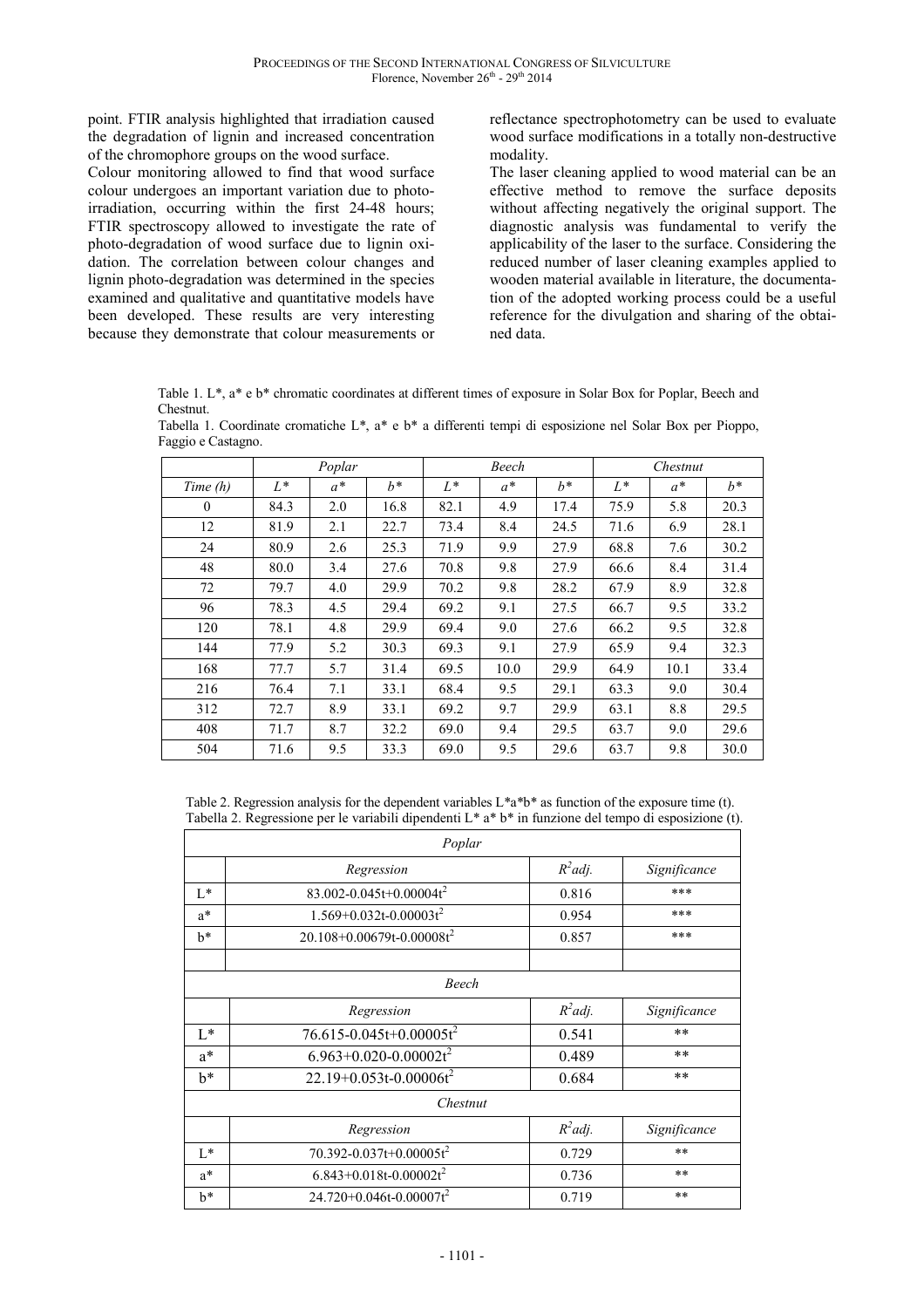Table 3. Regression analysis for the dependent variable t (time) as function of the L\*a\*b\* coordinates.

Tabella 3. Regressione per la variabile dipendente t (tempo) in funzione delle coordinate cromatiche L\* a\* b\*.

| Poplar                                                             |
|--------------------------------------------------------------------|
| $R^2$ adj.=0.947; p<0.001                                          |
| $t=1732.3-56.2L*+16.2a*+24.5b*+0.4L*^2+4.4a*^2-0.5b*^2$            |
| <b>Beech</b>                                                       |
| $R^2$ adj.=0.891; p<0.01                                           |
| $t=10525.09-256.27L*+121.18a*-111.61b*+1.67L*^2-11.27*^2+3.03b*^2$ |

Table 4. Regression analysis for the dependent variable peak intensity ratio as function of the exposure times.

Tabella 4. Regressione per la variabile dipendente rapporto della intensità dei picchi in funzione del tempo di esposizione.

| Poplar                                                             |            |              |
|--------------------------------------------------------------------|------------|--------------|
| Function                                                           | $R^2$ adj. | Significance |
| $I_{1507}/I_{1376} = 1.383e^{-0.005t}$                             | 0.865      | ***          |
| $I_{1737}/I_{1376} = 2.808 + 0.003t$                               | 0.129      | $\ast$       |
| $I_{1507}/I_{1737}$ =0.995+0.0031t-0.109t <sup>0.5</sup> 0.109t0.5 | 0.924      | ***          |
| Beech                                                              |            |              |
| Function                                                           | $R^2$ adj. | Significance |
| $I_{1507}/I_{1375} = 1.431 - 0.006t + 0.000007t^2$                 | 0.777      | **           |
| $I_{1507}/I_{1375} = 1.45 + 0.004t$                                | 0.412      | $* *$        |
| $I_{1739}/I_{1507} = 1,26-0,004t+0,000004t^2$                      | 0.613      | **           |
| Chestnut                                                           |            |              |
| Function                                                           | $R^2$ adj. | Significance |
| $I_{1507}/I_{1375} = 1.846 + 0.00096t - 0.084t^{0.5}$              | 0.819      | $* *$        |
| $I_{1507}/I_{1375} = 4.323 - 0.004t - 0.192t^{0.5}$                | 0.224      | **           |
| $I_{1507}/I_{1739} = 0.415 + 0.00045t - 0.026t^{0.5}$              | 0.938      | $* *$        |

Table 5. Regression analysis for the dependent variable peak intensity ratio as function of the chromatic coordinates.

Tabella 5. Regressione analysis per il rapporto della intensità dei picchi in funzione delle coordinate cromatiche L\* a\* b\*.

| Poplar                                                                                               |
|------------------------------------------------------------------------------------------------------|
| $I_{1507}/I_{1376}$                                                                                  |
| $R^2$ adj.=0.999                                                                                     |
| $I_{1507}/I_{1376}$ =1.4582+0.000092L <sup>*2</sup> -0.00373a <sup>*2</sup> -0.001328b <sup>*2</sup> |
| $I_{1507}/I_{1737}$                                                                                  |
| $R^2$ adj.=0.995                                                                                     |
| $I_{1507}/I_{1737} = -12.420 + 0.0017L^{*2} - 0.0072a^{*2} + 0.0032b^{*2}$                           |
| Beech                                                                                                |
| $I_{1507}/I_{1376}$                                                                                  |
| $R^2$ adj.=0.892; p<0.01                                                                             |
| $I_{1507}/I_{1375} = -21.948 + 2.953a^{*} + 0.002L^{*2} - 0.163a^{*2}$                               |
| Chestnut                                                                                             |
| $I_{1507}/I_{1375}$                                                                                  |
| $R^2$ adj.=0.609; p<0.01                                                                             |
| $I_{1507}/I_{1375} = 23,466+1,267L*-1,636a*-0,642b*-0,0097L*^2+0,48402778a*^2+0,08680556b*^2$        |
| $I_{1507}/I_{1739}$                                                                                  |
| R <sup>2</sup> adj.=0.808; p<0.01                                                                    |
| $I_{1507}/I_{1739} = -4,494+0,238L*-0,393a*-0,097b*-0,00179L*-2+0,01794a*-2+0,0019b*2$               |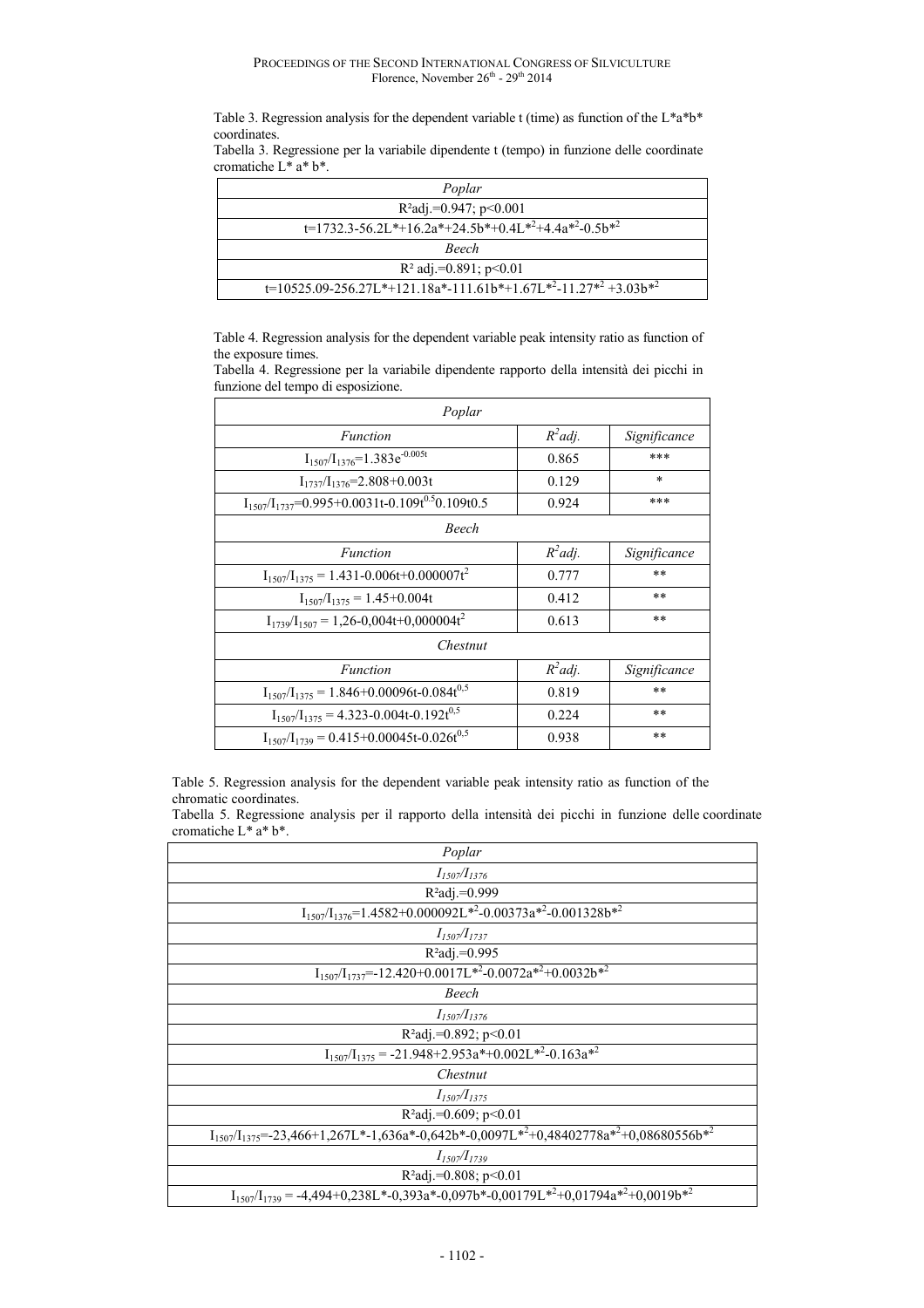

Figure 1. The sculpture representing Saint Joseph by the workshop of Ignaz Günther (1727- 1775) carved on lime wood.

Figura 1. Scultura in legno di Tiglio rappresentante San Giuseppe, attribuita alla bottega di Ignaz Günther (1727-1775).

### **RIASSUNTO**

#### **Metodologie innovative per l'analisi dello stato di conservazione di superfici lignee**

La variazione di colore è uno dei metodi più sensibili per svelare il grado di fotodegradazione del legno esposto a radiazione nell'ultravioletto e nel visibile, quindi lo studio del rapporto tra i cambiamenti di colore e della composizione chimica causata da irradiazione è d'importanza pratica e teorica per la comprensione dei fenomeni degradativi.

La spettroscopia infrarossa in trasformata di Fourier (FTIR) e la spettrofotometria in riflettanza sono state impiegate per valutare l'influenza della luce. Approccio statistico e modelli previsionali e descrittivi ottenuti costituiscono l'innovazione. Test con laser sono stati effettuati con un sistema Nd:YAG Q-switched, variando le condizioni di irraggiamento anche al fine di trovare i valori di soglia di fluenza utili alla rimozione dello strato superficiale brunastro sul manufatto studiato. Le specie esaminate sono tiglio, castagno, noce, pioppo e faggio.

È stato osservato che il colore mostra un'elevata variabilità e le differenze colorimetriche devono scrupolosamente essere verificate negli stessi punti. Il monitoraggio del colore ha permesso di verificare le variazioni di colore causate dalla foto-irradiazione. L'analisi FTIR ha evidenziato che l'irradiazione ha causato la degradazione della lignina aumentando la concentrazione dei gruppi cromofori sulla superficie del legno. La spettroscopia FTIR ha permesso di indagare il tasso di fotodegradazione della superficie del legno dovuto all'ossidazione della lignina. La correlazione tra cambiamenti di colore e fotodegradazione della lignina è stata determinata nelle specie esaminate e sono stati creati modelli qualitativi e quantitativi.

Questi risultati dimostrano che le misurazioni di colore, con la spettrofotometria di riflettanza, possono essere impiegate per valutare le modifiche superficiali del legno in modo totalmente non distruttivo.

#### **BIBLIOGRAPHY**

- Agresti G., Bonifazi G., Calienno L., Capobianco G., Lo Monaco A., Pelosi C., Picchio R., Serranti S., 2013 – *Surface investigation of photo-degraded wood by color monitoring, infrared spectroscopy, and hyperspectral imaging.* Journal of Spectroscopy, 1(1), Article number 380536.
- Calienno L., Lo Monaco A., Pelosi C., Picchio R., 2014a *Colour and chemical changes on photodegraded beech wood with or without red heartwood*. Wood Sci Technol, 48 (6):1167-1180.

http://dx.doi.org/10.1007/s00226-014-0670-z

Calienno L., Pelosi C., Picchio R., Agresti G., Santamaria U., Balletti F., Lo Monaco A., 2014b – *Lightinduced color changes and chemical modifycation of treated and untreated chestnut wood surface*. Stud Conserv (early view).